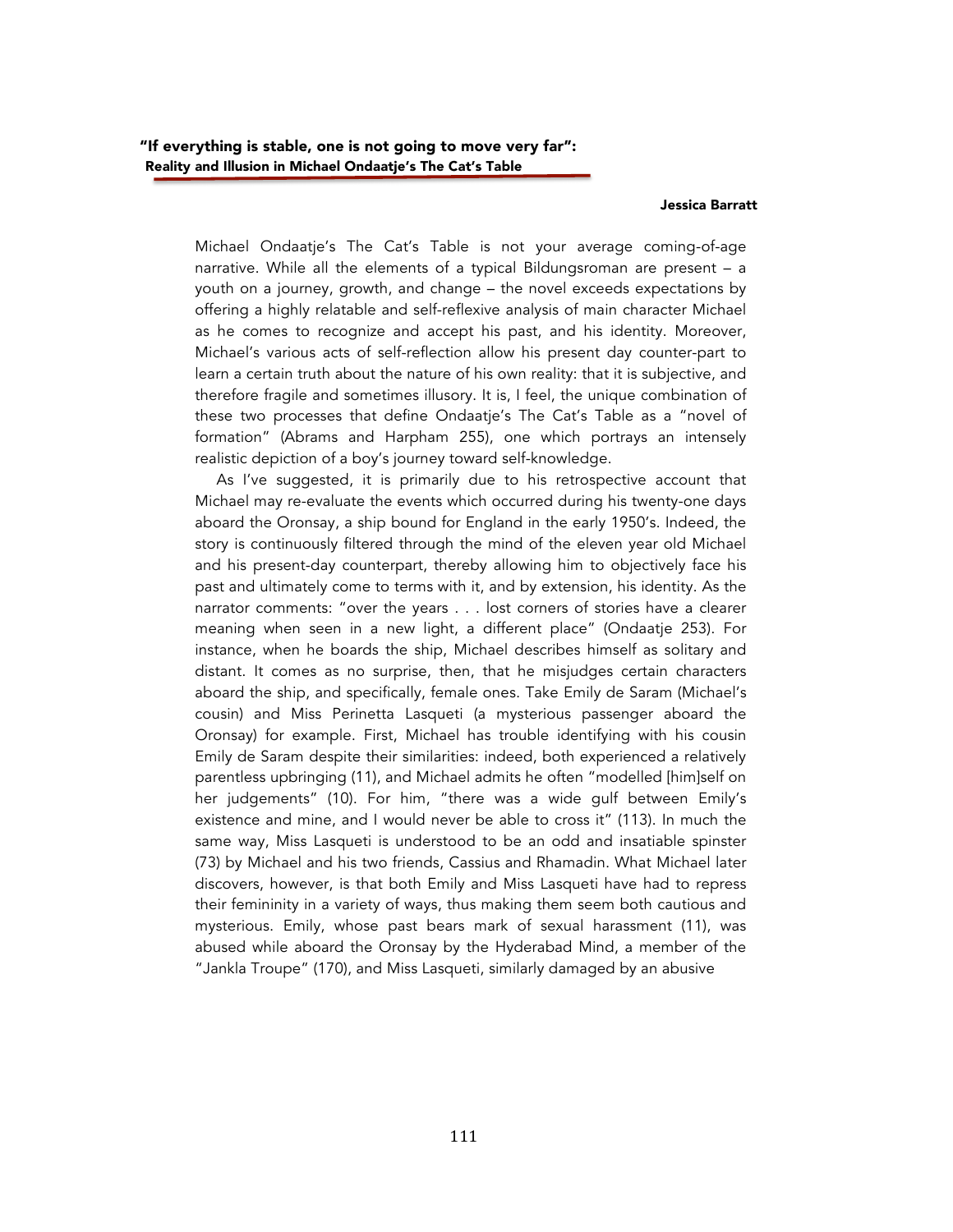## Jessica Barratt

relationship, must leave the ship dressed as a man if she wishes to explore the countries where the Oronsay docks (105). It isn't until Michael arrives in England, however, that he discovers these truths regarding the lives of the women he had previously felt distanced from. As a result, Michael gains a truer and more satisfying understanding of them, thereby allowing him to puzzle together, and thus accept, the parts of his past that formed his present identity.

 While these small discoveries are of importance, it becomes clear as the narrative progresses that one of the greatest unsolved mysteries of Michael's past concerns the escape of the Oronsay's prisoner, a man called Niemeyer. Throughout his recollection, Michael describes many interesting characters, three of which play a role in helping Niemeyer escape: the Hyderabad Mind (Sunil), a deaf-mute girl named Asuntha (Niemeyer's daughter), and (though unknowingly) Emily herself. Only when he visits his cousin years later, at her secluded home on Bowen Island, can Michael begin to piece together the events surrounding Niemeyer's escape. Until then, his impression of the event concerns a wounded prisoner trying to escape, the abduction of the innocent Asuntha, as well as their subsequent fall into the sea (Ondaatje 241-3). And this event has affected the rest of his life: as Michael laments, "[he] didn't know if what [he] had seen was what [he] thought [he] had seen" (238). With the help of Emily, however, Michael learns that Niemeyer was actually Asuntha's father, and Sunil (the Hyderabad Mind) was deeply involved in the attempt to free Niemeyer (178-86). Thus, Michael's anger regarding what seemed to be two needless deaths is thereby diminished in light of this new information, for he understands that the daughter, both literally and figuratively, held the key to her father's escape (255). In short, Michael is finally able to lay his past to rest, and begin to accept who he has become.

 Although it is "painful to realize that nothing [is] permanent" (Ondaatje 72), especially in terms of one's memories, Michael eventually understands that the reality around him is variable; clearly, his discovery of the truth surrounding the Oronsay's prisoner speaks to that. It should be noted, though, that the seeds of this very truth were planted during his time aboard the ship. Indeed, there are several instances when young Michael, who already possessed a "skill in lying" (Ondaatje 13), uncovers previously hidden truths about his surroundings while still on the Oronsay. For instance, with the help of Miss Lasqueti, Michael realizes that his own aunt had been spreading rumours about the ship's prisoner (18), and later, Michael learns that the Hyderabad Mind uses deception in order to make his audience believe he has psychic abilities. Thus, it is during these occasions of disillusionment that Michael "witness[es] for the first time what possibly took place behind the thin curtain of art" (45), and, in conjunction with the discoveries that took place once his journey ended, ultimately help Michael discover and accept that his reality is subjective, and therefore fallible, a truth which affects how he views his own past.